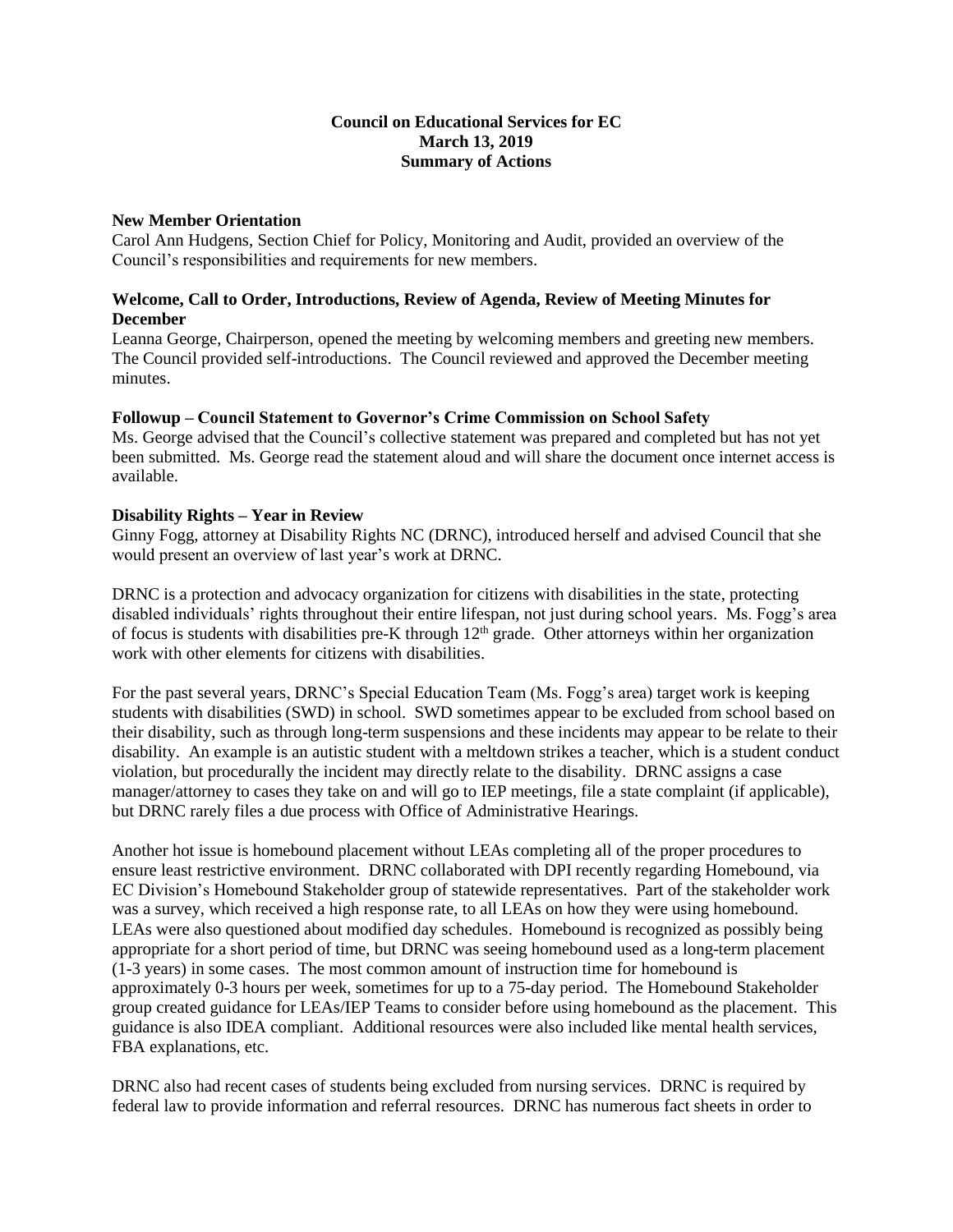provide information/resources to callers even if the subject matter doesn't fall within their focus work. Fact sheets should be available on website at disabilityrightsnc.org.

Council asked if they are collecting patterns, regionally and LEA-specific. No specific data are collected but generally DRNC is charged and works to resolve systemic issues/systemic problem-solving.

Council asked how do they pick focus targets. Communication staff conduct statewide surveys/listening sessions every four to five years, physically going across the state for the public to tell about issues they are seeing. Ask people with disabilities to provide opinion on what target should be.

Council asked for students receiving homebound, is there any additional information/guidance given regarding services upon re-entering the school. DRNC indicated mostly behavior specialists were used, along with the FBA/BIP and to identify specifics that led to the situation to occur.

DRNC does perform unannounced LEA monitoring visits regarding seclusion and restraint. This past school year, a second DRNC target was to reduce restrictive intervention, meaning a SWD being put in seclusion or being restrained. Advocate goes across the state with unannounced visit to investigate and monitor. DRNC has LEA access authority based upon federal statute to essentially tour a facility and ask staff members questions about seclusion and restraint, look at accommodations. If DRNC has a belief abuse is occurring, DRNC can open an investigation. If seclusion and restraint is happening frequently, DRNC believes that needs to be looked at systemically. Schools with self-contained classroom would be a second tier, right after separate self-contained schools. DRNC sees a lot of creative uses on in school suspensions.

Biggest training need DRNC sees as a result of investigations is mental health and behavior support services. All students need mental health and academic supports. Once mental health issues are addressed, really amazing progress can occur. DRNC would be supportive of mental health/behavior support training for special education teachers/paraprofessionals. Research shows all staff being trained relative to mental health results in situations from developing.

Council noted principals and special education are growing further apart. Council suggested principals receive targeted professional development; EC training in particular. For their cases, DRNC generally contacts EC Director first to make sure they are aware of situation, most of time they are not, then EC Director contacts the principal. But by this time there appears to already be a lack of communication or break down of communication. IEP Team members sometimes feel like they are not the appropriate personnel to make the appropriate changes. DRNC recommends an LEA contact person for "hard to solve" SWD issues. Assistant Principals should also be included with the targeted training along with the Principals. Assistant Principals seem more actively involved/conduct most of the discipline of students. It was also mentioned to include IHEs for Principal/Assistant Principal licensure. There is never enough mental health services available and it's not just a kid issue, also parent/family mental health issues.

In regulations, there are two parts for an LEA representative on the IEP Team; 1-qualified to provide/supervise special education; and 2-have the authority to commit the resources of the LEA. Multiple combinations of this can occur for IEP Team meetings, but decisions cannot be made outside the context of the IEP Team meeting.

Council may consider making recommendations for Principals/Assistant Principals be included on EC training on regular basis.

DRNC newsletter is a commendable resource along with their Facebook page. Council is invited to DRNC conference in May in Durham.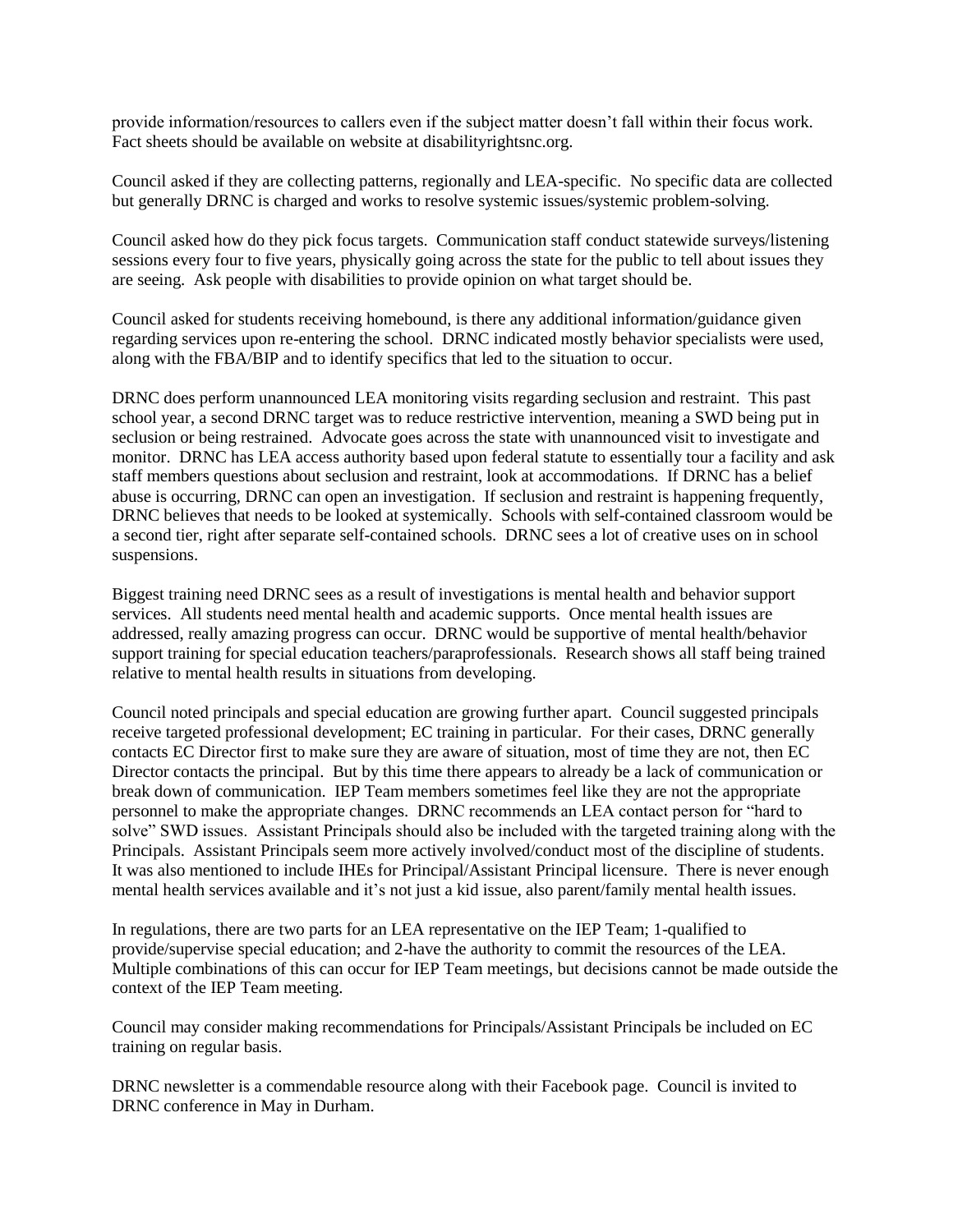## **Progress Monitoring**

Matthew Martinez, Consultant for Significant Cognitive Disabilities, provided a presentation on progress monitoring in relation to students with significant disabilities on the extended content standards. Progress monitoring occurs on IEP goals. Progress monitoring must be a systematic, frequent collection of individual performance data. IEP goals should be specific, measurable, attainable, relevant/resultsoriented and time based.

Progress monitoring is different that assessments. Progress monitoring is under the autonomy of the teacher. Progress monitoring is conducted frequently, provides an easy and quick method for gathering performance data and gives analysis of student progress to modify instruction. It also personalizes data to share with parents, is useful in making adjustments and getting insight from parent. Mr. Martinez also provided examples of progress monitor instruments that can be used in the classroom, anecdotal note examples, and a helpful resource of google monitoring IEP goals monitoring forms. Progress monitoring should be presented to parents during IEP meetings.

## **Committee Work – Drafting Annual Report**

All committees gathered in small group. A group discussion occurred to collect any committee recommendations for the annual report to the State Board of Education.

## **Public Comments**

There were no in-person registrations for Public Comment.

#### **Committee Reports**

Each committee reported out during committee work above.

## **Surrogate Parents**

Carol Ann Hudgens, Section Chief of Policy, Monitoring & Audit, presented a high-level overview of Special Education Surrogate Parents based on a previous interest of Council.

Each LEA must ensure that the rights of a student are protected even when no parent can be identified after reasonable efforts on the part of the LEA, the student is a ward of the state or the student is an unaccompanied homeless youth.

The duties of an LEA include the assignment of an individual to act as a surrogate for the parents. These duties include:

- determining if a student needs a special education surrogate parent
- assigning a special education surrogate parent, if applicable
- Training that ensures special education surrogate parent has knowledge and skills that ensure adequate representation for the child

The criteria for a special education surrogate parent:

- is not an employee of the SEA, the LEA or any other agency involved in education or care of student, such as DHHS, a group home or therapeutic foster parent
- Has no personal or professional interest
- Has knowledge and skills that ensure adequate representation of the student

Special education surrogate parents only serve in the "parent" role in special education decisions within the context of the IEP process. They cannot sign other school forms. However, a judge can appoint someone that can sign other forms.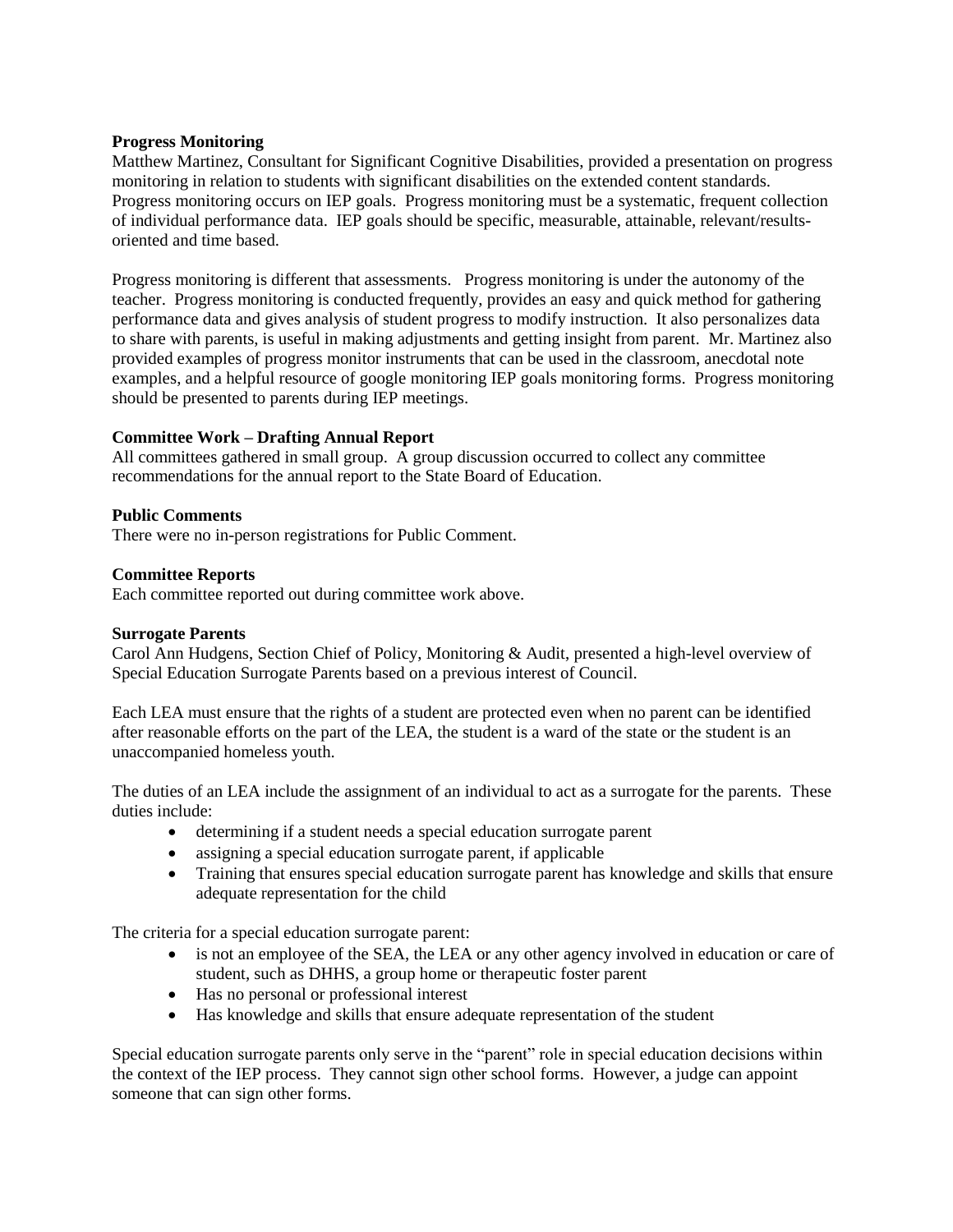NC 1500-2.24 Parent definition within *Policies* coincides with federal regulations. The biological or adoptive parent is always the first consideration. How to determine the "parent" is to, first step, review the current court order. Verify the status of parental rights of BOTH parents and the court-ordered plan for the student. LEA does NOT have authority to appoint special education surrogate parent if parent is available or can be identified but refuses to attend a meeting.

Initial evaluation cannot move forward unless there is parental consent. After evaluation conducted, but before services can begin for the first time, need parental consent again. Reevaluations also present the same issue.

Wards of the State - Foster parents and special education surrogate parents are used for students who are wards of the state and parents' rights have been terminated or the court has assigned person to make educational decisions. Unaccompanied youth may need a special education surrogate parent.

The role of special education surrogate parent is to only represent student when decisions about his/her special education program are made concerning identification, evaluation, design of IEP, including placement, and ongoing reviews. The LEA may terminate the assignment.

The year before student turns 18, need to start discussions about guardianship.

EC Division website has training resources for Special Education Surrogate Parent for LEAs.

## **Agency Updates**

Sherry Thomas, Director of Exceptional Children Division, presented the following updates: New staff:

- PIPD Ginger Starling, Online Learning Development & Implementation
- Regional Adm Support -Lynn Metcalf Regional Coordinator for Charters (SW, NW, W); Michelle Hamm (Regional Coordinators for Charters (NE, SE, Sandhills)
- SPD-Amanda Byrd (Section Chief), Elizabeth Millen Cons for IDEA Fiscal monitoring
- EC Delivery Team Traci Tillis- Section Chief/Project Manager ECATS
- •

National Association of School Psychologists (NASP) Award Recipients – two NC people received Lifetime Achievement Awards - Rhonda Armistead, Charlotte Mecklenburg Schools; and School Psychologist of the Year, Leigh Kokenes from Wake County Public Schools.

Stakeholder group for adapted curriculum is coming together for the purpose of personnel pre-service and in-service support and educator skill building, build understanding of barriers to success of students, to make recommendations to improve student success and reduce/eliminate barriers.

Expected deliverables:

- 1-academic and program review in adapted curriculum
- 2-research current and relevant information to support pre-service and implementation in LEAs
- 3-develop recommendations and action items for EC Division
- 4-identify next steps

Sherry advised to contact her if anyone knew of a parent interested in serving on this stakeholder group. LEAs and IHEs are included.

SLD Policies effective July 1, 2020. EC Division produces a monthly newsletter.